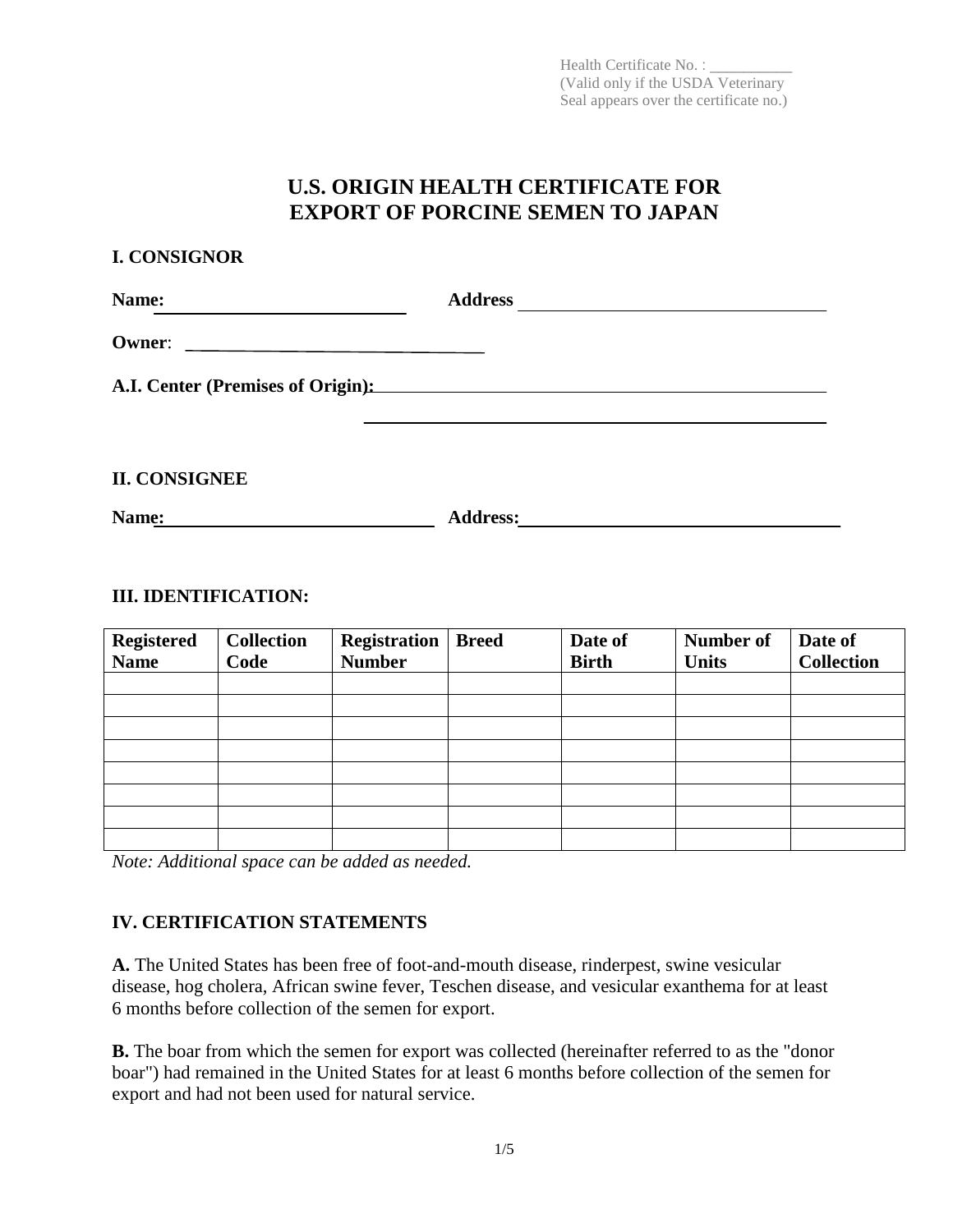**C.** There had been no clinical, microbiological, or serological evidence of vesicular stomatitis, Aujeszky's disease, rabies, transmissible gastroenteritis, swine influenza, atrophic rhinitis, brucellosis, tuberculosis, or leptospirosis on the premises of origin (including the artificial insemination center; hereinafter referred to as the "premises of origin") for at least 6 months immediately before commencement of the examinations below.

**D.** The donor boar and the other animals on the premises of origin were free of clinical evidence of any infectious disease at the time of collection of the semen for export.

**E.** Concerning porcine reproductive and respiratory syndrome (PRRS):

1. During the 6-month period prior to the time of collection of the semen for export on the premises of origin, there were no outbreaks of PRRS as a result of an examination of the breeding records and also no clinical or serological evidence of PRRS.

2. The donor boar on the premises of origin was subjected to a test with a negative result for PRRS (either an IPMA test or an IFA test) within 60 days prior to the time of collection of the semen for export. The donor boar remained isolated from all animals not of an equivalent tested health status until the time of collection of the semen for export under the supervision an accredited veterinarian of the USDA.

3. No pigs have been introduced to the premises of origin unless they have had a negative test for PRRS (either an IPMA test or an IFA test) within 30 days prior to entry and have been isolated from untested animals after a negative test until the time of introduction onto the premises of origin.

4. The farm from which pigs are originated and introduced to the premises of origin, has had no evidence of outbreaks of PRRS. As same as in item E(1).

**F.** The semen for export was collected and processed under the supervision of a USDA accredited veterinarian (or Federal veterinarian) at the facilities where sanitary conditions are secured.

**G.** The diluent used for processing the semen for export to Japan was free of animal infectious disease agents.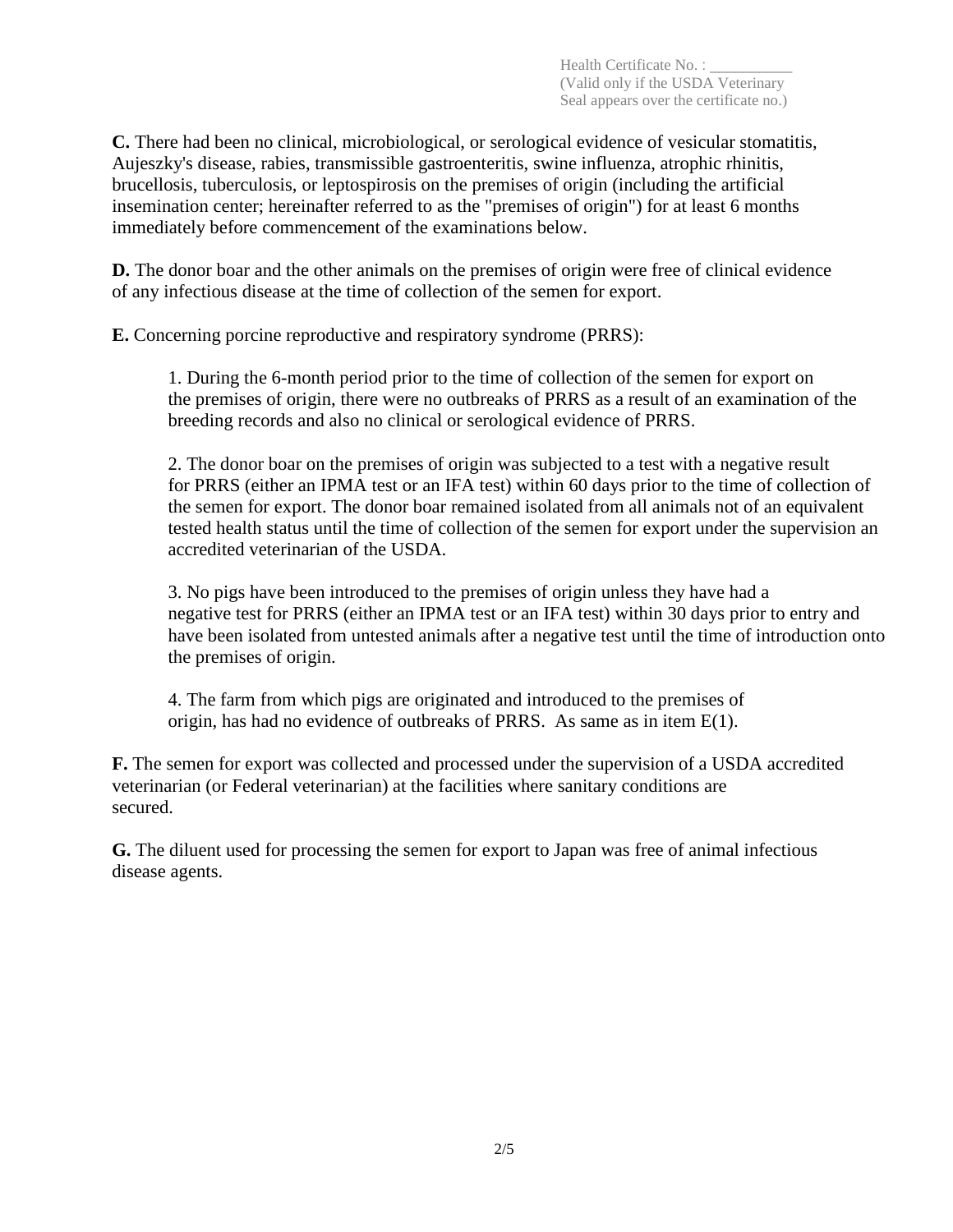Health Certificate No. : \_\_\_\_\_\_\_\_\_\_ (Valid only if the USDA Veterinary Seal appears over the certificate no.)

## **V. TEST REQUIREMENTS**

The donor boar was tested as prescribed below with negative results:

Within **60 days** prior to collection of the semen for export (#1-3):

Disease Test

**1.** Vesicular stomatitis: Serum neutralization (SN) test at a 1:32 dilution

| <b>Collection Code</b> | <b>Collection Date</b> | <b>Testing Date</b> |
|------------------------|------------------------|---------------------|
|                        |                        |                     |
|                        |                        |                     |
|                        |                        |                     |
|                        |                        |                     |
|                        |                        |                     |

\*Line out the test that does not apply

Disease Test

**2.** Aujeszky's disease: SN test at a 1:8 dilution

| <b>Collection Code</b> | <b>Collection Date</b> | <b>Testing Date</b> |
|------------------------|------------------------|---------------------|
|                        |                        |                     |
|                        |                        |                     |
|                        |                        |                     |
|                        |                        |                     |
|                        |                        |                     |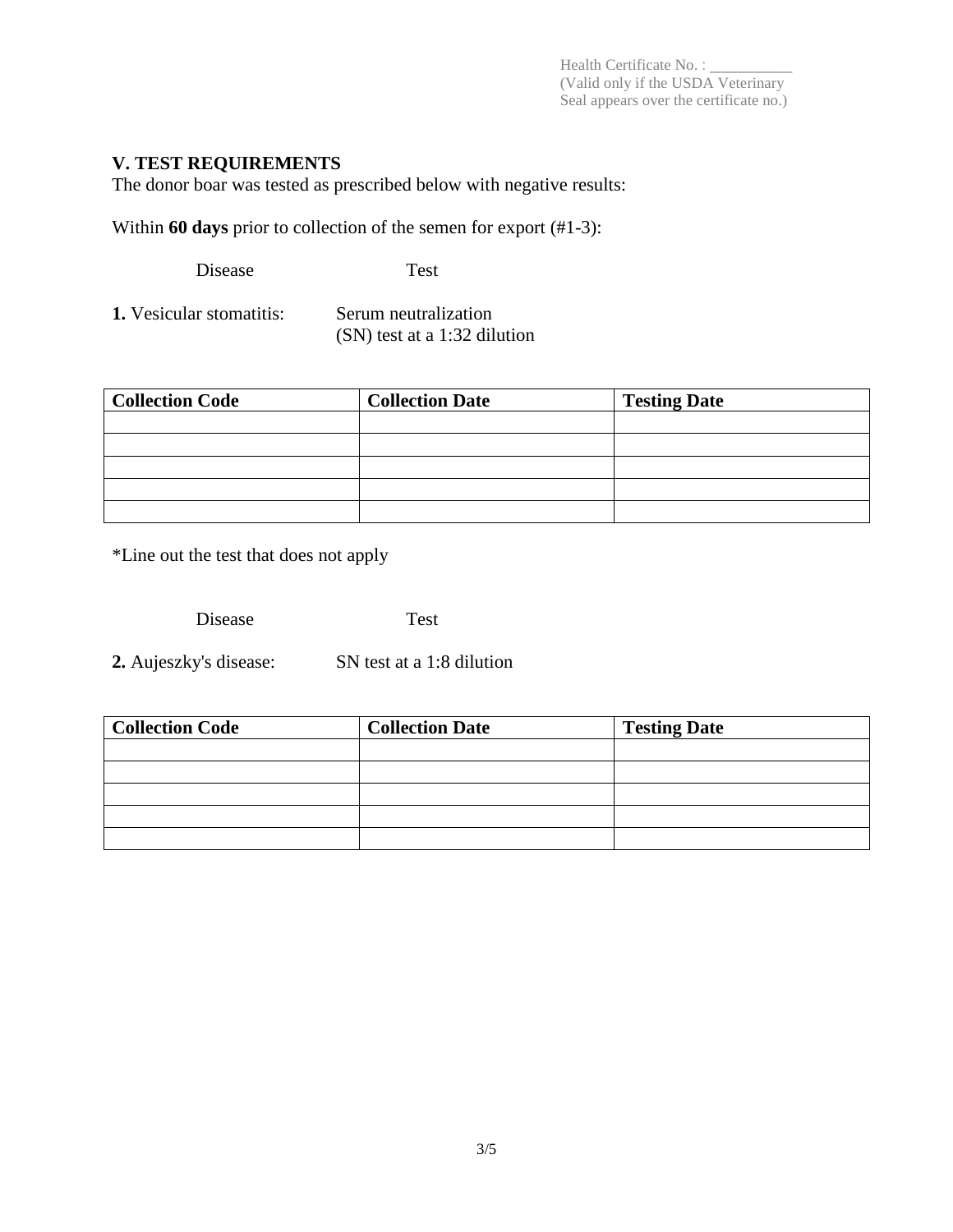Health Certificate No. : \_\_\_\_\_\_\_\_\_\_ (Valid only if the USDA Veterinary Seal appears over the certificate no.)

#### Disease Test

**3. PRRS:** Immunoperoxidase monolayer assay OR\* indirect fluorescent antibody test at a 1:20 dilution

| <b>Collection Code</b> | <b>Collection Date</b> | <b>Testing Date</b> |
|------------------------|------------------------|---------------------|
|                        |                        |                     |
|                        |                        |                     |
|                        |                        |                     |
|                        |                        |                     |
|                        |                        |                     |

\*Line out the test that does not apply

Within **6 months** prior to collection of the semen for export  $(#4 - 6)$ :

Disease Test

**4.** Brucellosis: Tube agglutination test (reaction less than 1:50 IU/ml)

| <b>Collection Code</b> | <b>Collection Date</b> | <b>Testing Date</b> |
|------------------------|------------------------|---------------------|
|                        |                        |                     |
|                        |                        |                     |
|                        |                        |                     |
|                        |                        |                     |
|                        |                        |                     |